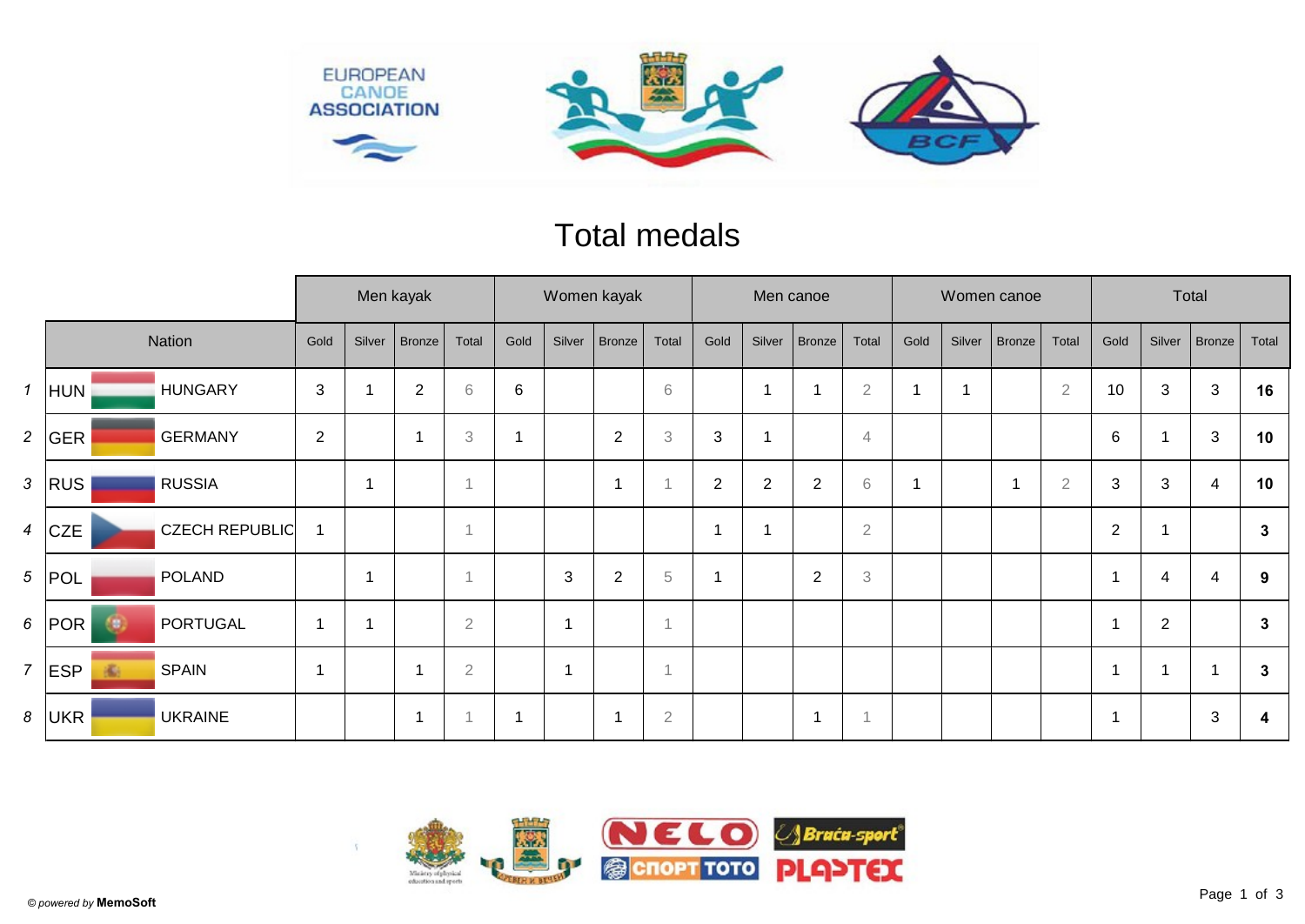

## Total medals

|        |                                                 |                | Men kayak      |        |                           |      | Women kayak |        |                |      |                | Men canoe     |                |      |        | Women canoe   |                | Total |                |                          |              |
|--------|-------------------------------------------------|----------------|----------------|--------|---------------------------|------|-------------|--------|----------------|------|----------------|---------------|----------------|------|--------|---------------|----------------|-------|----------------|--------------------------|--------------|
| Nation |                                                 |                | Silver         | Bronze | Total                     | Gold | Silver      | Bronze | Total          | Gold | Silver         | <b>Bronze</b> | Total          | Gold | Silver | <b>Bronze</b> | Total          | Gold  | Silver         | Bronze                   | Total        |
| 9      | <b>GREAT BRITAIN</b><br> GBR<br>$\times$        | $\overline{1}$ |                |        | $\overline{A}$            |      |             | 1      |                |      |                |               |                |      |        |               |                |       |                | $\overline{\phantom{a}}$ | $\mathbf{2}$ |
|        | 10 $LTU$<br><b>LITHUANIA</b>                    |                |                |        |                           |      |             |        |                | 1    |                |               | 1              |      |        |               |                |       |                |                          |              |
|        | 11 BLR<br><b>BELARUS</b>                        |                |                |        | $\overline{2}$            |      | -1          |        |                |      | $\overline{1}$ |               | $\overline{1}$ |      |        |               | $\overline{2}$ |       | 4              | $\overline{2}$           | 6            |
|        | 12 DEN<br><b>DENMARK</b>                        |                | -1             |        | $\overline{2}$            |      | 1           |        |                |      |                |               |                |      |        |               |                |       | $\overline{2}$ |                          | $\mathbf{3}$ |
|        | 13   SRB <sup> </sup><br><b>SERBIA</b><br>- 130 |                | $\overline{2}$ |        | $\ensuremath{\mathbf{3}}$ |      |             |        |                |      |                |               |                |      |        |               |                |       | $\sqrt{2}$     |                          | $\mathbf{3}$ |
|        | 14 $ $ SLO<br><b>SLOVENIA</b>                   |                |                |        |                           |      |             |        | $\overline{2}$ |      |                |               |                |      |        |               |                |       | 1              |                          | $\mathbf{2}$ |
|        | 通<br>$15$ SVK<br><b>SLOVAKIA</b>                |                | -4             |        | $\mathbf 2$               |      |             |        |                |      |                |               |                |      |        |               |                |       | 1              |                          | $\mathbf 2$  |
|        | 16   MDA '<br><b>MOLDOVA</b>                    |                |                |        |                           |      |             |        |                |      | 1              |               | $\overline{1}$ |      |        |               |                |       | -1             |                          | -1           |